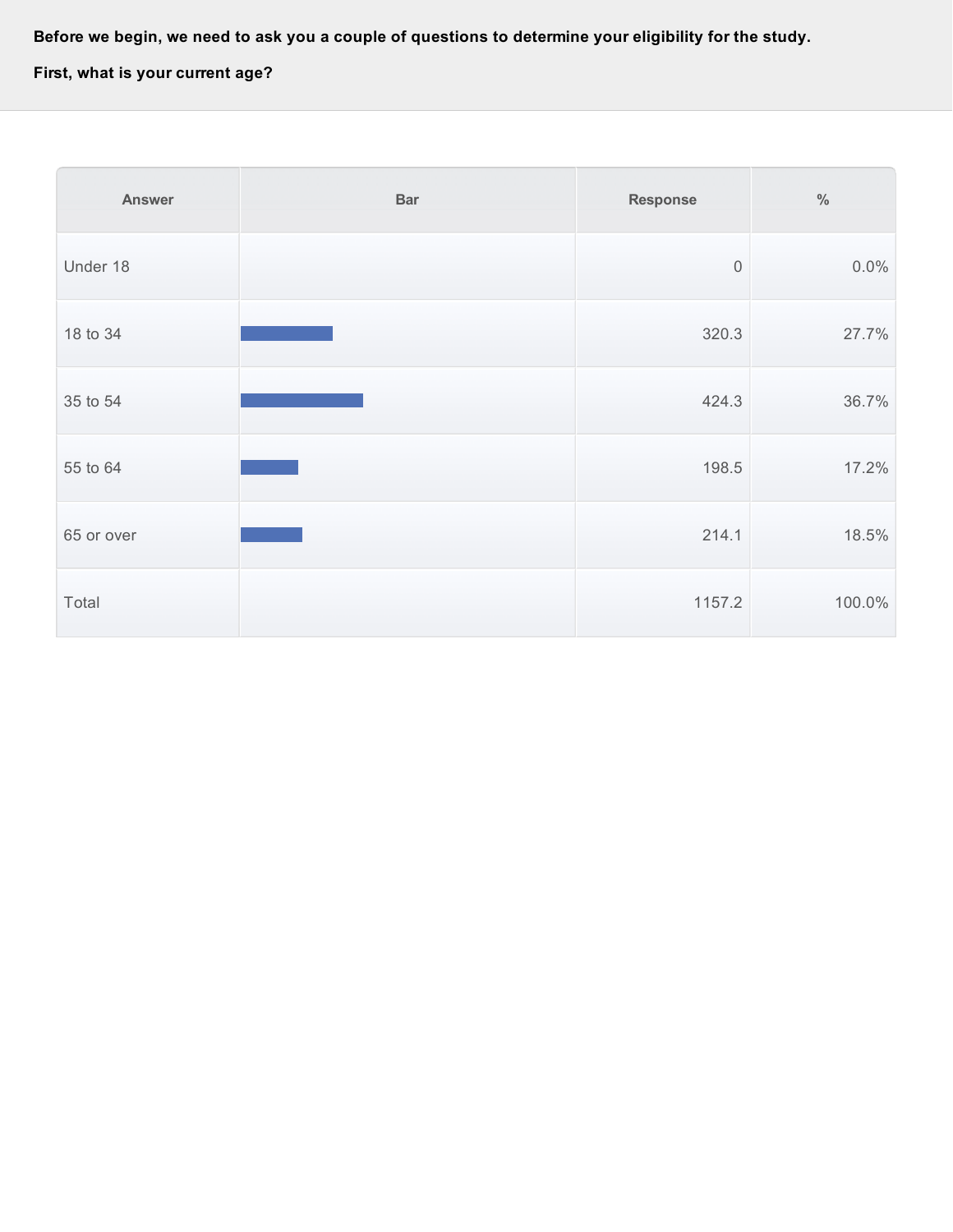| <b>Answer</b> | <b>Bar</b> | <b>Response</b> | $\frac{0}{0}$ |
|---------------|------------|-----------------|---------------|
| Male          |            | 558.3           | 48.2%         |
| Female        |            | 599             | 51.8%         |
| Total         |            | 1157.2          | 100.0%        |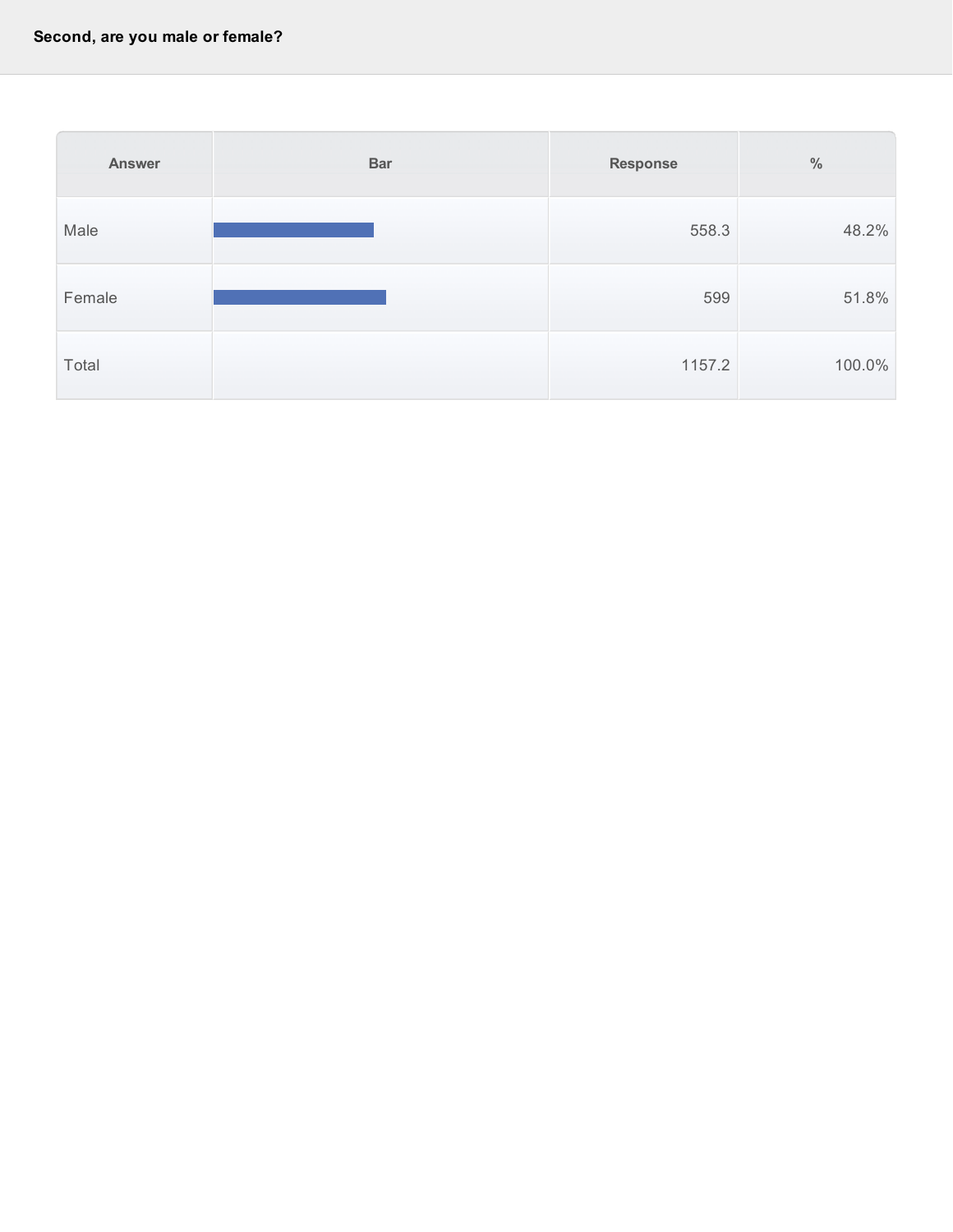# **Which of these statements best describes you?**

| <b>Answer</b>                                                                         | <b>Bar</b> | <b>Response</b> | $\frac{0}{0}$ |
|---------------------------------------------------------------------------------------|------------|-----------------|---------------|
| You are ABSOLUTELY CERTAIN that you are<br>registered to vote at your current address |            | 1157.2          | 100.0%        |
| You are PROBABLY registered, but there is a<br>chance your registration has lapsed    |            | $\Omega$        | $0.0\%$       |
| You are NOT registered to vote at your current<br>address                             |            | $\Omega$        | $0.0\%$       |
| Total                                                                                 |            | 1157.2          | $100.0\%$     |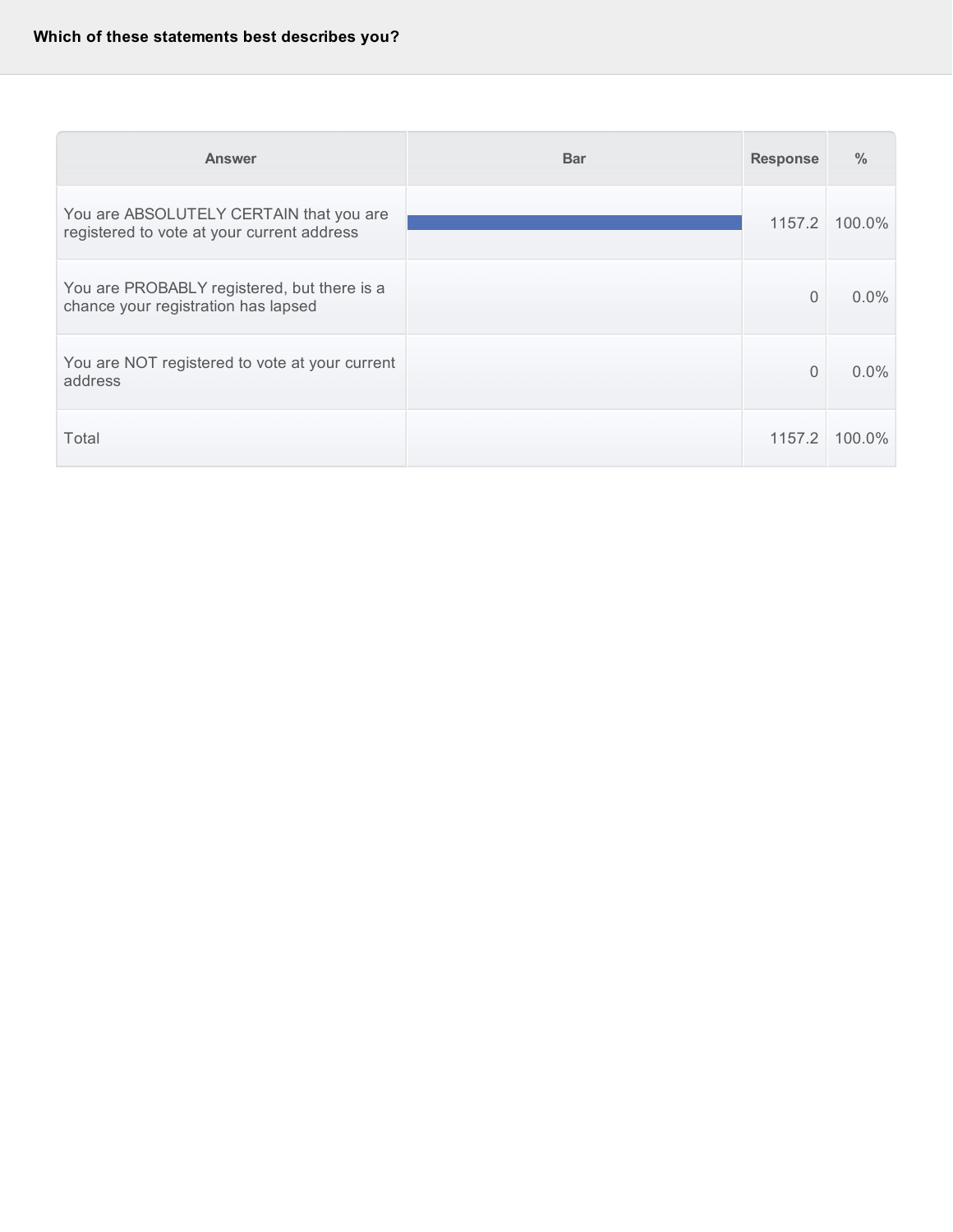**Thinking back to the 2012 presidential election between Democrat Barack Obama and Republican Mitt Romney, did you happen to vote?**

| <b>Answer</b>                                                   | <b>Bar</b> | <b>Response</b> | $\frac{0}{0}$ |
|-----------------------------------------------------------------|------------|-----------------|---------------|
| Yes, I voted in the 2012 presidential election                  |            | 1132.2          | 97.8%         |
| No, did not vote in the 2012 presidential<br>election           |            | $\mathbf 0$     | 0.0%          |
| I was not eligible to vote in the 2012<br>presidential election |            | 25              | 2.2%          |
| Don't remember                                                  |            | $\overline{0}$  | 0.0%          |
| Total                                                           |            | 1157.2          | 100.0%        |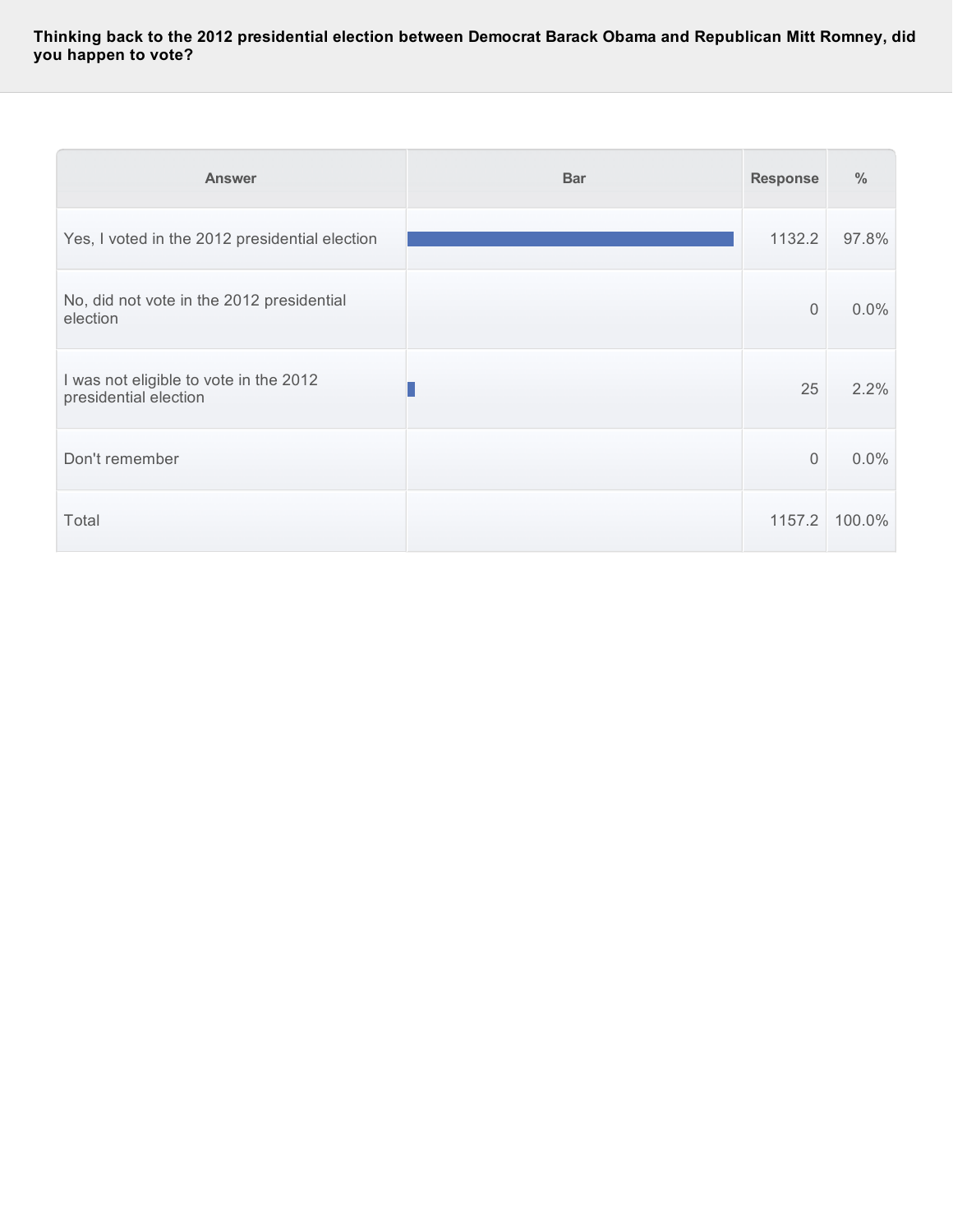If the general election for U.S. Senate were held today, and the candidates were Ted Strickland for the Democrats **and Rob Portman for the Republicans, for whom would you vote?**

| <b>Answer</b>         | <b>Bar</b> | <b>Response</b> | $\%$   |
|-----------------------|------------|-----------------|--------|
| <b>Ted Strickland</b> |            | 411.8           | 35.6%  |
| Rob Portman           |            | 554.2           | 47.9%  |
| Unsure                |            | 191.2           | 16.5%  |
| Total                 |            | 1157.2          | 100.0% |

|                                                              |             | If the general election for U.S. Senate were held today,<br>and the candidates were Ted Strickland f |                |                |                   |
|--------------------------------------------------------------|-------------|------------------------------------------------------------------------------------------------------|----------------|----------------|-------------------|
|                                                              |             | <b>Ted Strickland</b>                                                                                | Rob Portman    | Unsure         | Total             |
|                                                              | Democrat    | 279<br>69.6%                                                                                         | 50<br>12.5%    | 72<br>18.0%    | 401<br>100.0%     |
| Generally speaking, do you usually<br>think of yourself as a | Republican  | 24<br>5.7%                                                                                           | 348<br>83.3%   | 46<br>11.0%    | 418<br>100.0%     |
|                                                              | Independent | 89<br>29.4%                                                                                          | 161<br>53.1%   | 53<br>17.5%    | 303<br>100.0%     |
|                                                              | Other       | 4<br>10.8%                                                                                           | 16<br>43.2%    | 17<br>45.9%    | 37<br>100.0%      |
|                                                              | Total       | 396.0<br>34.2%                                                                                       | 575.0<br>49.6% | 188.0<br>16.2% | 1,159.0<br>100.0% |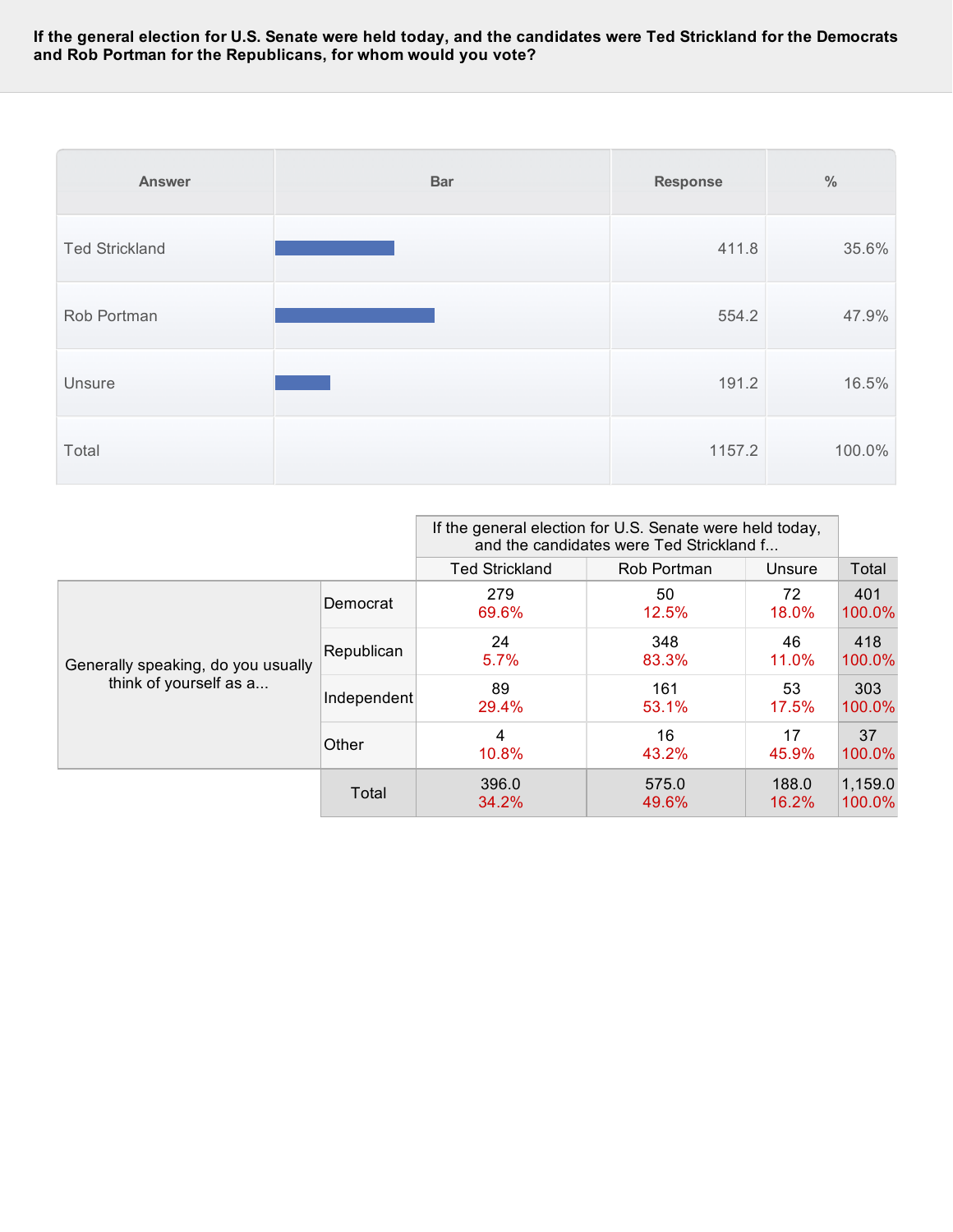#### If the general election were held today, and the candidates were Hillary Clinton for the Democrats and Donald **Trump for the Republicans, for whom would you vote?**

| <b>Answer</b>             | <b>Bar</b> | <b>Response</b> | $\frac{0}{0}$ |
|---------------------------|------------|-----------------|---------------|
| Donald Trump, Republican  |            | 435             | 37.6%         |
| Hillary Clinton, Democrat |            | 556.6           | 48.1%         |
| Unsure                    |            | 165.6           | 14.3%         |
| Total                     |            | 1157.2          | 100.0%        |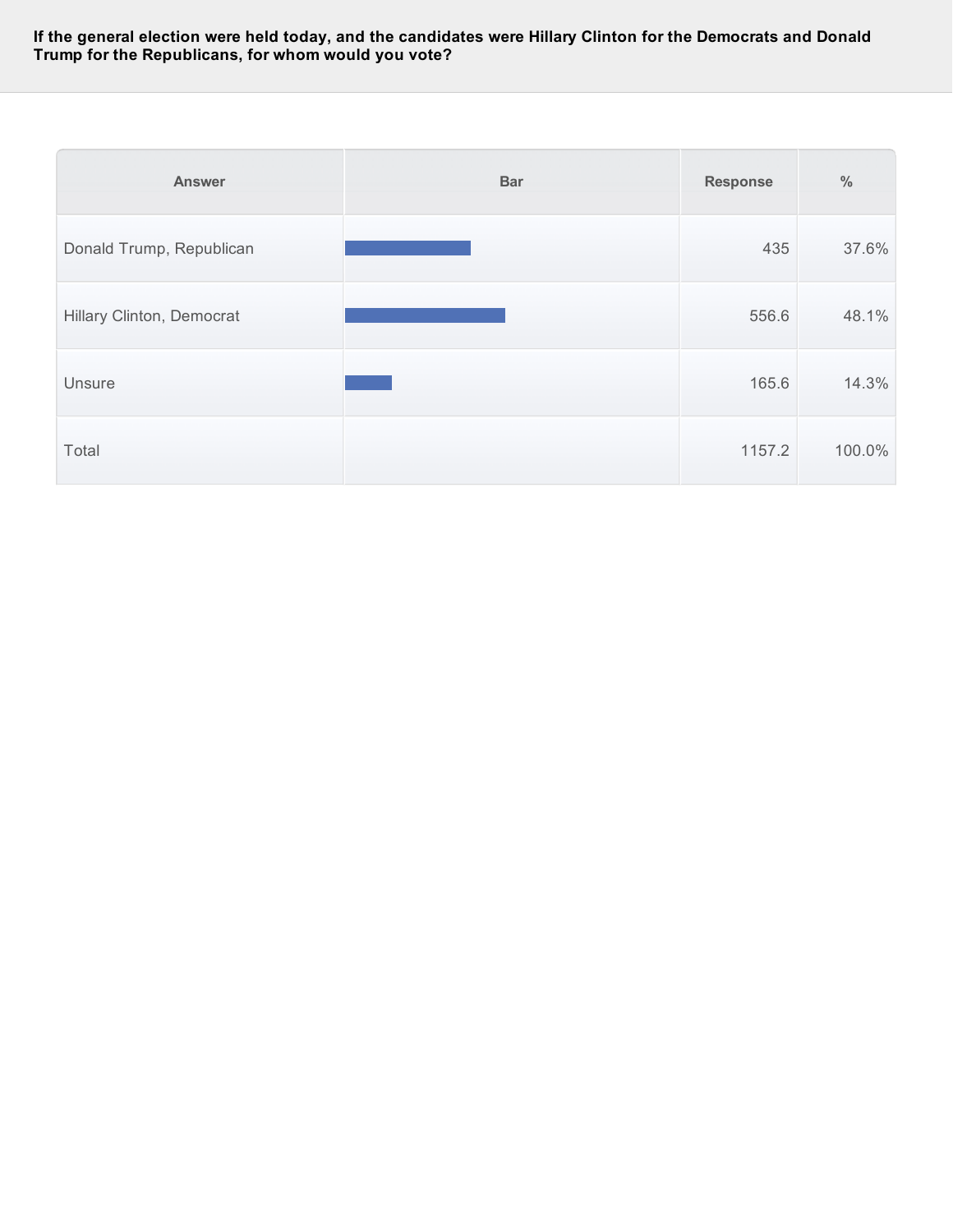|                                                                                                      |             | If the general election were held today, and the<br>candidates were Hillary Clinton for the<br>Democrat |                              |                     |                         |
|------------------------------------------------------------------------------------------------------|-------------|---------------------------------------------------------------------------------------------------------|------------------------------|---------------------|-------------------------|
|                                                                                                      |             | Donald Trump,<br>Republican                                                                             | Hillary Clinton,<br>Democrat | Unsure              | Total                   |
|                                                                                                      | Democrat    | 30<br>7.5%                                                                                              | 352<br>87.8%                 | 19<br>4.7%          | 401<br>100.0%           |
| Generally speaking, do you usually think of<br>yourself as a                                         | Republican  | 302<br>72.2%                                                                                            | 47<br>11.2%                  | 69<br>16.5%         | 418<br>100.0%           |
|                                                                                                      | Independent | 105<br>34.7%                                                                                            | 138<br>45.5%                 | 60<br>19.8%         | 303<br>100.0%           |
|                                                                                                      | Other       | 13<br>35.1%                                                                                             | 9<br>24.3%                   | 15<br>40.5%         | 37<br>100.0%            |
|                                                                                                      | Total       | 450.0<br>38.8%                                                                                          | 546.0<br>47.1%               | 163.0               | 1,159.0<br>14.1% 100.0% |
|                                                                                                      | Male        | 210<br>40.7%                                                                                            | 228<br>44.2%                 | 78<br>15.1%         | 516<br>100.0%           |
| Second, are you male or female?                                                                      | Female      | 240<br>37.3%                                                                                            | 318<br>49.5%                 | 85<br>13.2%         | 643<br>100.0%           |
|                                                                                                      | Total       | 450.0<br>38.8%                                                                                          | 546.0<br>47.1%               | 163.0               | 1,159.0<br>14.1% 100.0% |
|                                                                                                      | Under 18    | 0<br>0.0%                                                                                               | $\mathbf 0$<br>0.0%          | $\mathbf 0$<br>0.0% | $\Omega$<br>100.0%      |
|                                                                                                      | 18 to 34    | 57<br>26.9%                                                                                             | 123<br>58.0%                 | 32<br>15.1%         | 212<br>100.0%           |
| Before we begin, we need to ask you a couple of<br>questions to determine your eligibility for the s | 35 to 54    | 195<br>39.8%                                                                                            | 217<br>44.3%                 | 78<br>15.9%         | 490<br>100.0%           |
|                                                                                                      | 55 to 64    | 95<br>41.3%                                                                                             | 113<br>49.1%                 | 22<br>9.6%          | 230<br>100.0%           |
|                                                                                                      | 65 or over  | 103<br>45.4%                                                                                            | 93<br>41.0%                  | 31<br>13.7%         | 227<br>100.0%           |
|                                                                                                      | Total       | 450.0<br>38.8%                                                                                          | 546.0<br>47.1%               | 163.0               | 1,159.0<br>14.1% 100.0% |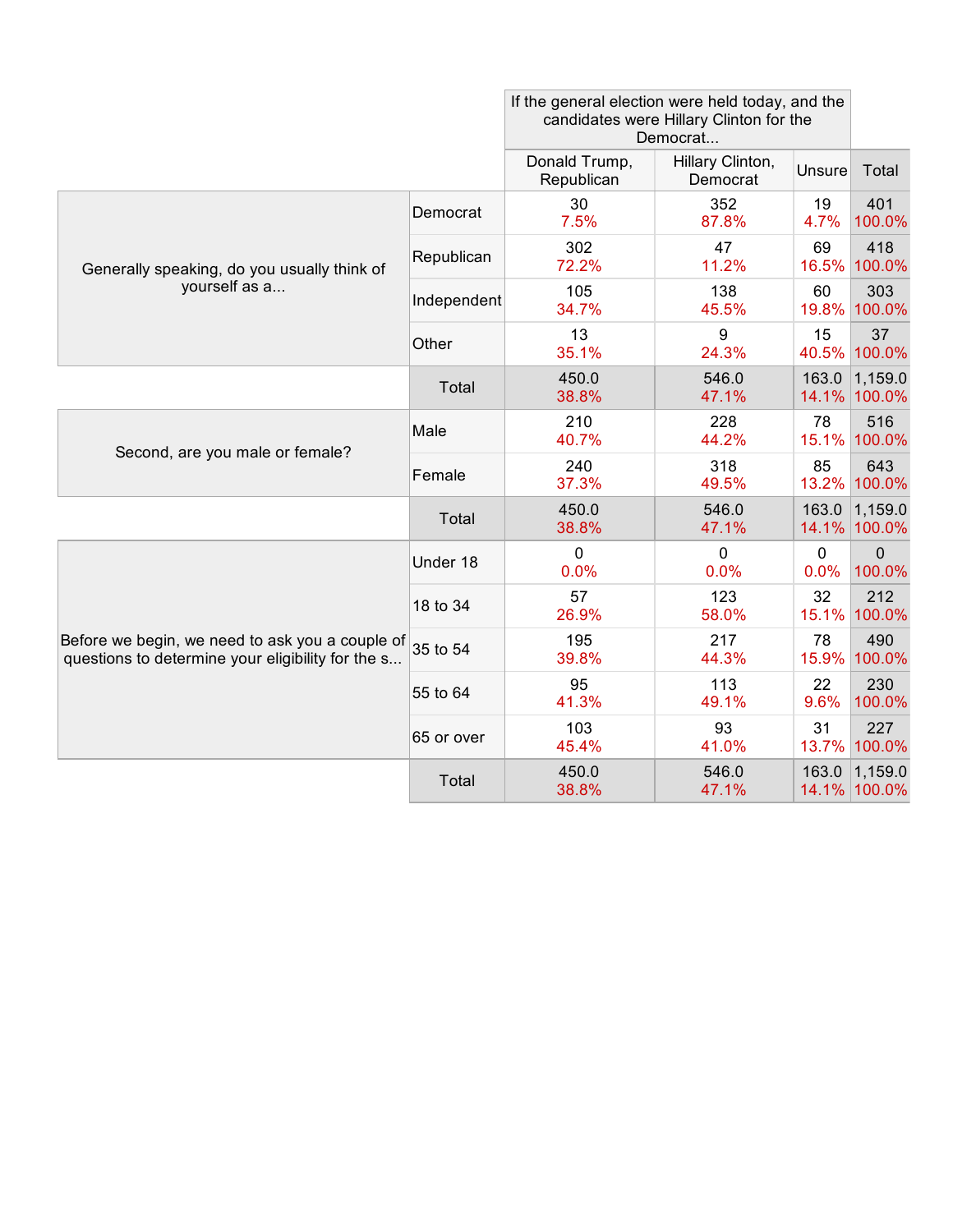#### Would you say your vote for Hillary Clinton is more a vote to support her for president, or more a vote to stop **Donald Trump from becoming president?**

| <b>Answer</b>              | <b>Bar</b> | <b>Response</b> | $\%$   |
|----------------------------|------------|-----------------|--------|
| More to support Clinton    |            | 275.9           | 38.2%  |
| More to vote against Trump |            | 337.9           | 46.8%  |
| Unsure                     |            | 108.4           | 15.0%  |
| Total                      |            | 722.2           | 100.0% |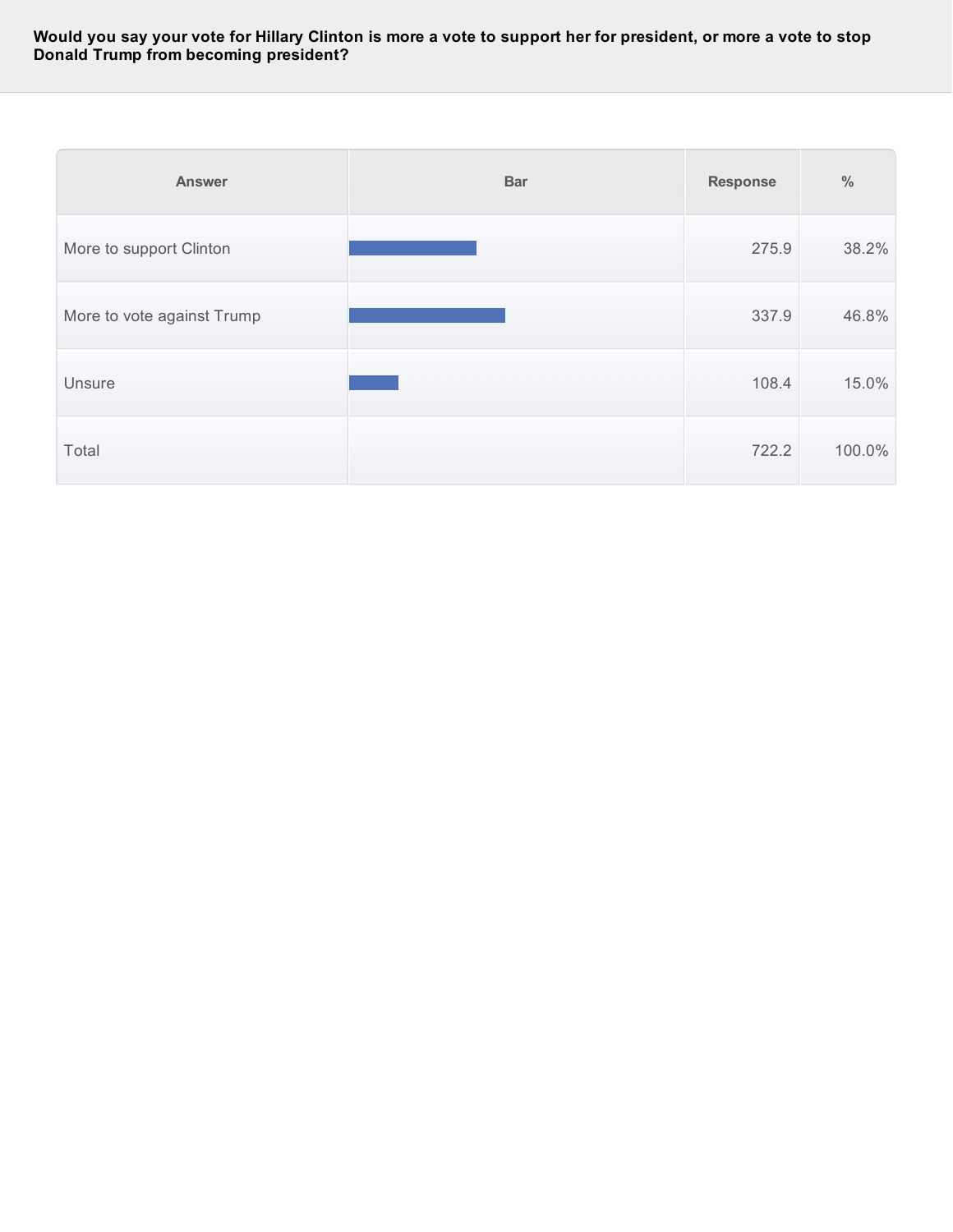#### Would you say your vote for Donald Trump is more a vote to support him for president, or more a vote to stop **Hillary Clinton from becoming president?**

| <b>Answer</b>                | <b>Bar</b> | <b>Response</b> | $\frac{0}{0}$ |
|------------------------------|------------|-----------------|---------------|
| More to support Trump        |            | 152.1           | 35.0%         |
| More to vote against Clinton |            | 272.7           | 62.7%         |
| Unsure                       |            | 10.2            | 2.4%          |
| Total                        |            | 435             | 100.0%        |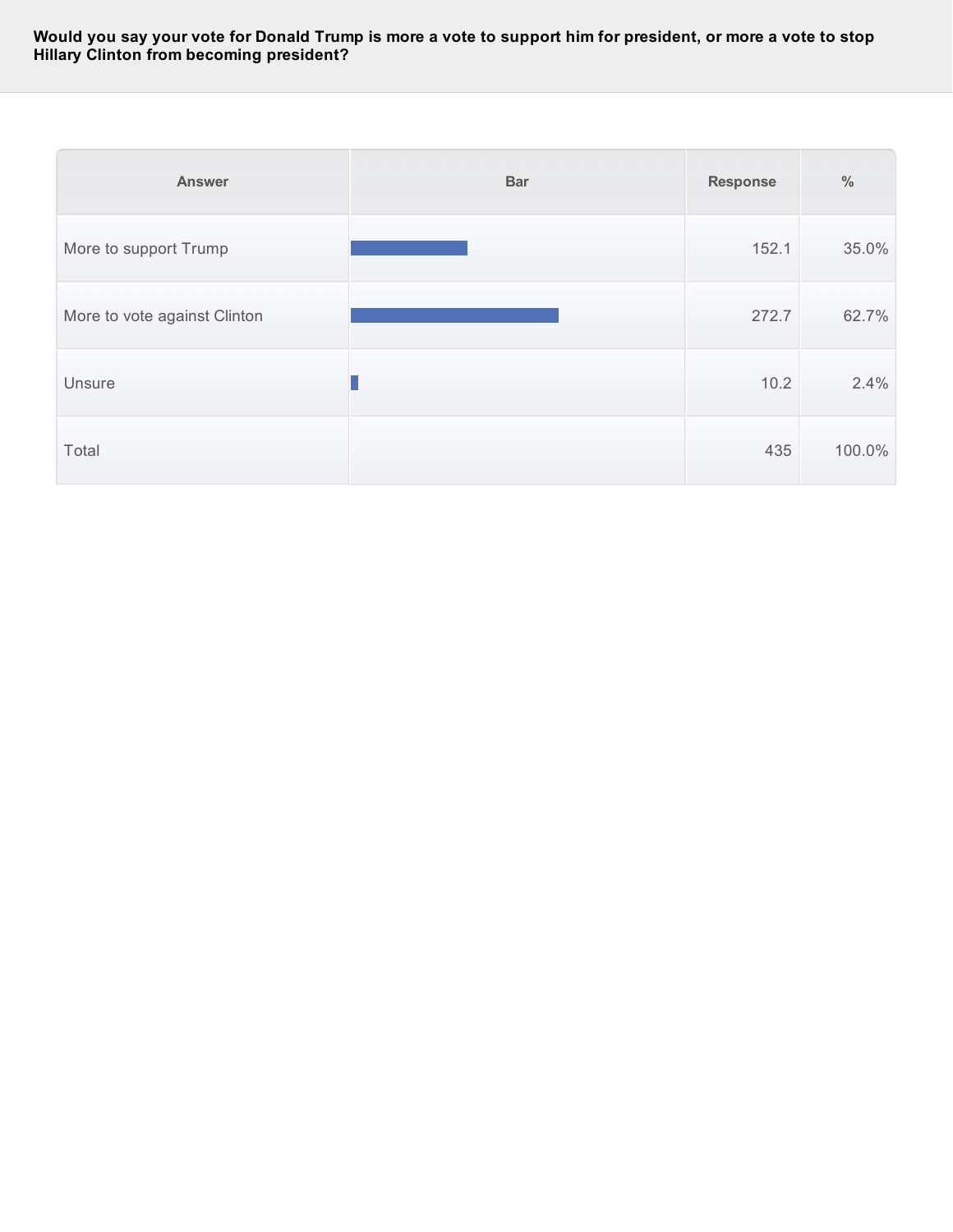If the general election were held today, and the candidates were Hillary Clinton for the Democrats, Donald Trump for the Republicans, Gary Johnson for the Libertarian Party, and Jill Stein for the Green Party, for whom would you **vote?**

| <b>Answer</b>          | <b>Bar</b> | <b>Response</b> | $\%$   |
|------------------------|------------|-----------------|--------|
| <b>Hillary Clinton</b> |            | 500             | 43.2%  |
| Donald Trump           |            | 397.7           | 34.4%  |
| Gary Johnson           |            | 109.9           | 9.5%   |
| Jill Stein             |            | 31.7            | 2.7%   |
| Unsure                 |            | 118             | 10.2%  |
| Total                  |            | 1157.2          | 100.0% |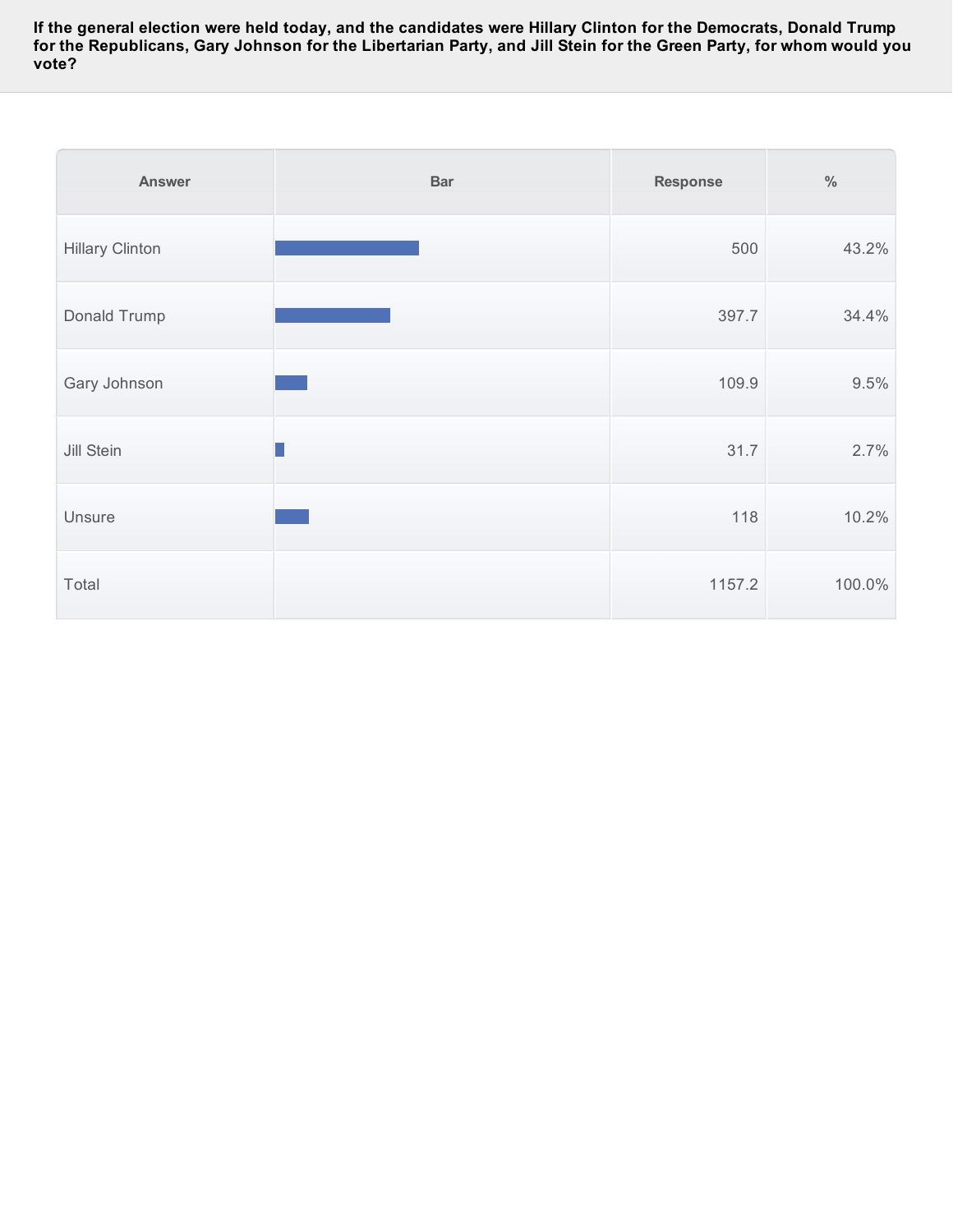|                                                                 |                                                                            | If the general election were held today, and<br>the candidates were Hillary Clinton for the<br>Democrat |                 |                         |                        |                                 |                              |
|-----------------------------------------------------------------|----------------------------------------------------------------------------|---------------------------------------------------------------------------------------------------------|-----------------|-------------------------|------------------------|---------------------------------|------------------------------|
|                                                                 |                                                                            | Hillary<br>Clinton                                                                                      | Donald<br>Trump | Gary<br>Johnson Stein   | Jill                   | Unsure                          | Total                        |
|                                                                 | Democrat                                                                   | 333<br>83.0%                                                                                            | 27<br>6.7%      | 17<br>4.2%              | 6<br>1.5%              | 18<br>4.5%                      | 401<br>100.0%                |
| Generally speaking, do you usually                              | Republican                                                                 | 43<br>10.3%                                                                                             | 291<br>69.6%    | 27<br>6.5%              | $\overline{4}$         | 53<br>1.0% 12.7%                | 418<br>100.0%                |
| think of yourself as a                                          | Independent                                                                | 114<br>37.6%                                                                                            | 90<br>29.7%     | 50<br>16.5%             | 15<br>5.0%             | 34<br>11.2%                     | 303<br>100.0%                |
|                                                                 | Other                                                                      | 7<br>18.9%                                                                                              | 8<br>21.6%      | $\overline{7}$<br>18.9% | 3<br>8.1%              | 12<br>32.4%                     | 37<br>100.0%                 |
|                                                                 | Total                                                                      | 497.0<br>42.9%                                                                                          | 416.0<br>35.9%  | 101.0<br>8.7%           | 28.0<br>2.4%           | 117.0<br>10.1%                  | 1,159.0<br>$ 100.0\%$        |
|                                                                 | Male                                                                       | 212<br>41.1%                                                                                            | 199<br>38.6%    | 43<br>8.3%              | 10<br>1.9%             | 52<br>10.1%                     | 516<br>100.0%                |
| Second, are you male or female?                                 | Female                                                                     | 285<br>44.3%                                                                                            | 217<br>33.7%    | 58<br>9.0%              | 18<br>2.8%             | 65<br>10.1%                     | 643<br>100.0%                |
|                                                                 | Total                                                                      | 497.0<br>42.9%                                                                                          | 416.0<br>35.9%  | 101.0<br>8.7%           | 28.0<br>2.4%           | 117.0<br>10.1%                  | 1,159.0<br>$ 100.0\%$        |
|                                                                 | Under 18                                                                   | 0<br>0.0%                                                                                               | 0<br>0.0%       | 0<br>0.0%               | $\mathbf 0$<br>0.0%    | $\mathbf 0$<br>0.0%             | $\Omega$<br>100.0%           |
|                                                                 | 18 to 34                                                                   | 100<br>47.2%                                                                                            | 44<br>20.8%     | 33<br>15.6%             | 12<br>5.7%             | 23<br>10.8%                     | 212<br>100.0%                |
| Before we begin, we need to ask<br>you a couple of questions to | 35 to 54                                                                   | 205<br>41.8%                                                                                            | 184<br>37.6%    | 40<br>8.2%              | 12<br>2.4%             | 49<br>10.0%                     | 490<br>100.0%                |
| determine your eligibility for the s                            | 55 to 64                                                                   | 103<br>44.8%                                                                                            | 89<br>38.7%     | 16<br>7.0%              | 3<br>1.3%              | 19<br>8.3%                      | 230<br>100.0%                |
|                                                                 | 65 or over                                                                 | 89<br>39.2%                                                                                             | 99<br>43.6%     | 12<br>5.3%              | $\mathbf{1}$<br>0.4%   | 26<br>11.5%                     | 227<br>100.0%                |
|                                                                 | Total                                                                      | 497.0<br>42.9%                                                                                          | 416.0<br>35.9%  | 101.0<br>8.7%           | 28.0                   | 117.0                           | 1,159.0<br>2.4% 10.1% 100.0% |
|                                                                 | Less than High School                                                      | 3<br>42.9%                                                                                              | 1<br>14.3%      | 1<br>14.3%              | $\mathbf 0$            | $\overline{2}$<br>$0.0\%$ 28.6% | 7<br>100.0%                  |
|                                                                 | High School / GED                                                          | 64<br>39.3%                                                                                             | 72<br>44.2%     | 12<br>7.4%              | 3<br>1.8%              | 12<br>7.4%                      | 163<br>100.0%                |
| The final set of questions will help                            | Some College                                                               | 67<br>32.8%                                                                                             | 90<br>44.1%     | 22<br>10.8%             | $\overline{7}$<br>3.4% | 18<br>8.8%                      | 204<br>100.0%                |
| us better understand our results.<br>These are for statistical  | 2-year College Degree                                                      | 45<br>30.8%                                                                                             | 62<br>42.5%     | 17<br>11.6%             | 5<br>3.4%              | 17<br>11.6%                     | 146<br>100.0%                |
|                                                                 | 4-year College Degree                                                      | 182<br>48.0%                                                                                            | 115<br>30.3%    | 31<br>8.2%              | 7                      | 44<br>1.8% 11.6%                | 379<br>100.0%                |
|                                                                 | Masters, Doctoral, or<br>Professional Degree (MA,<br>MS, MBA, PhD, JD, MD) | 136<br>52.3%                                                                                            | 76<br>29.2%     | 18<br>6.9%              | 6<br>2.3%              | 24<br>9.2%                      | 260<br>100.0%                |
|                                                                 | Total                                                                      | 497.0<br>42.9%                                                                                          | 416.0<br>35.9%  | 101.0<br>8.7%           | 28.0<br>2.4%           | 117.0<br>10.1%                  | 1,159.0<br>100.0%            |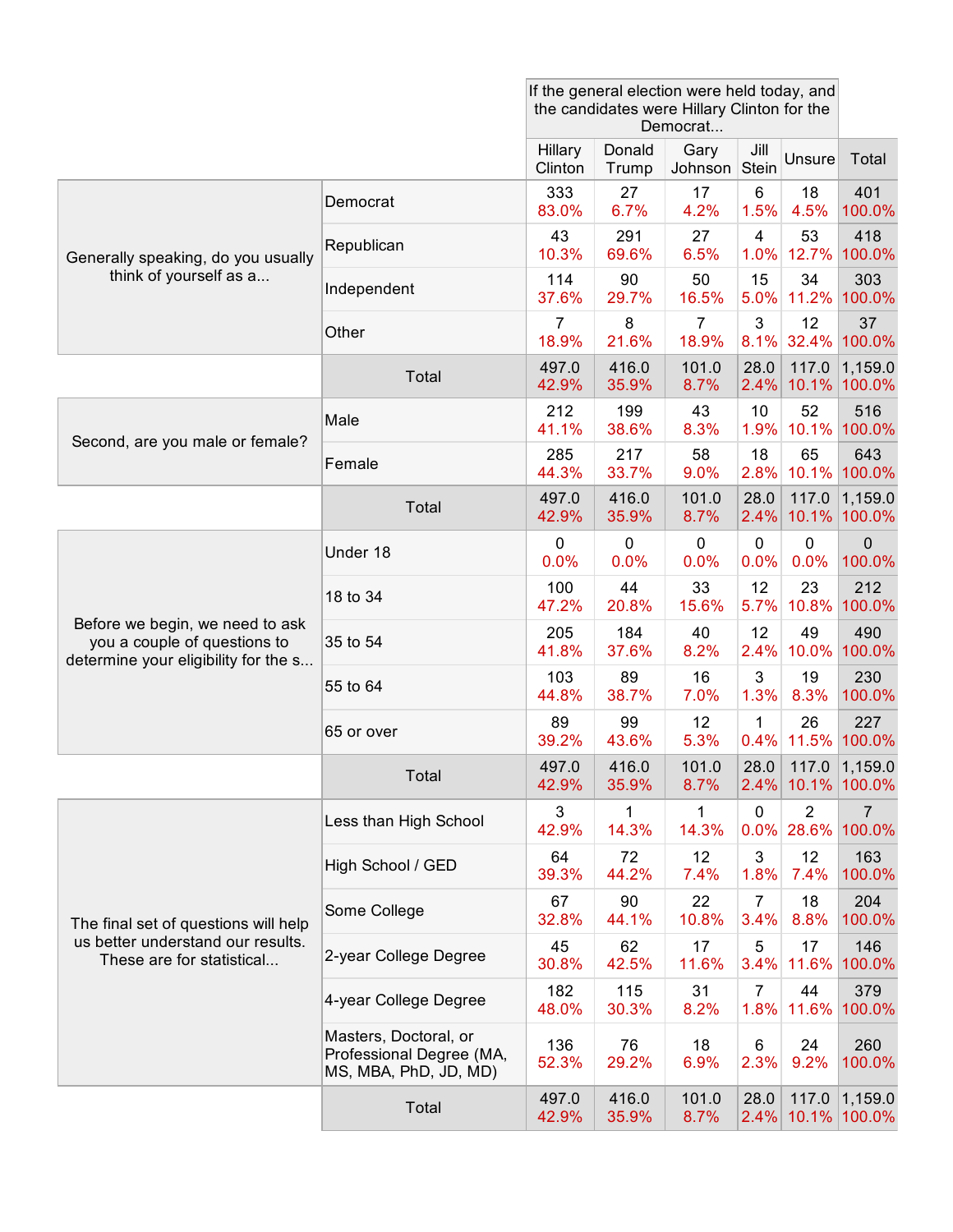**Are you considering voting for a third party candidate mainly because you...**

| <b>Answer</b>                          | <b>Bar</b> | <b>Response</b> | $\%$   |
|----------------------------------------|------------|-----------------|--------|
| Like one of the third party candidates |            | 34.5            | 24.4%  |
| Dislike both major party candidates    |            | 107.1           | 75.6%  |
| Total                                  |            | 141.5           | 100.0% |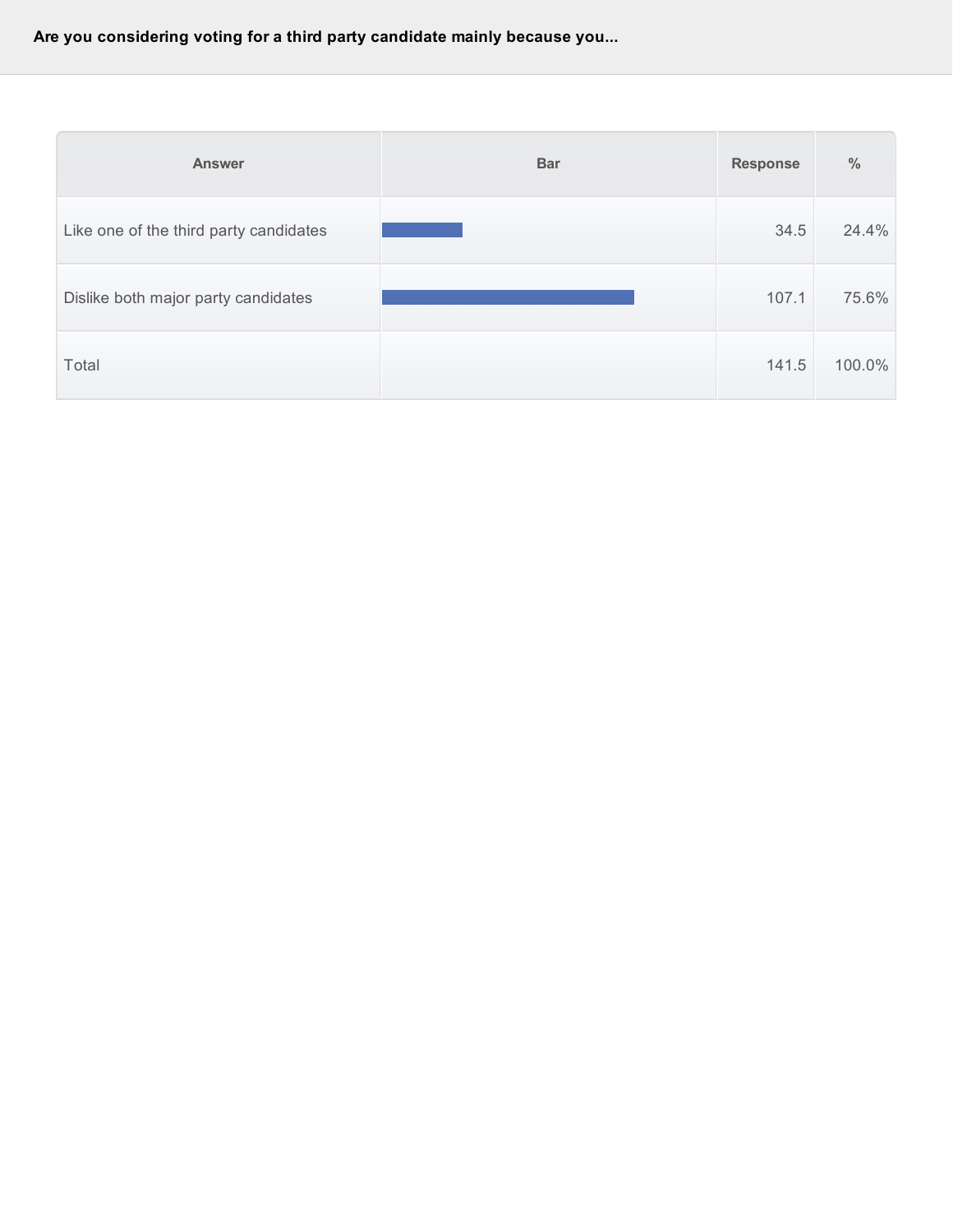**Here are some phrases people often use to describe candidates.**

### For each, please indicate whether you think the phrase <u>better describes Hillary Clinton</u> OR whether it <u>better</u> **describes Donald Trump.**

| <b>Question</b>                                          | <b>Hillary Clinton</b> | <b>Donald Trump</b> | <b>Unsure</b> | <b>Response</b> |
|----------------------------------------------------------|------------------------|---------------------|---------------|-----------------|
| "Possesses the skills needed to conduct foreign policy." | 56.5%                  | 21.7%               | 21.9%         | 1159            |
| "Has the right temperament to be president."             | 54.7%                  | 18.5%               | 26.7%         | 1159            |
| "Is ready to lead our country on day one in office."     | 48.1%                  | 29.0%               | 22.9%         | 1159            |
| "Would fight hard for the middle class."                 | 41.0%                  | 31.3%               | 27.6%         | 1159            |
| "Could get things done in Washington"                    | 37.0%                  | 36.8%               | 26.2%         | 1159            |
| "Would be a good role model for children."               | 46.7%                  | 10.4%               | 42.9%         | 1159            |
| "Knows what it takes to create jobs."                    | 31.9%                  | 45.3%               | 22.8%         | 1159            |
| "Would change the way Washington does business."         | 18.7%                  | 52.0%               | 29.3%         | 1159            |
| "Would negotiate fair trade policies."                   | 35.5%                  | 37.2%               | 27.2%         | 1159            |
| "Would combat terrorist threats at home and abroad."     | 38.1%                  | 43.1%               | 18.8%         | 1159            |
| "Would be the most supportive of veterans."              | 42.9%                  | 34.7%               | 22.4%         | 1159            |
| "Is likable"                                             | 32.4%                  | 14.6%               | 53.0%         | 1159            |
| Select "Hillary Clinton" for this line                   | 100.0%                 |                     |               | 1159            |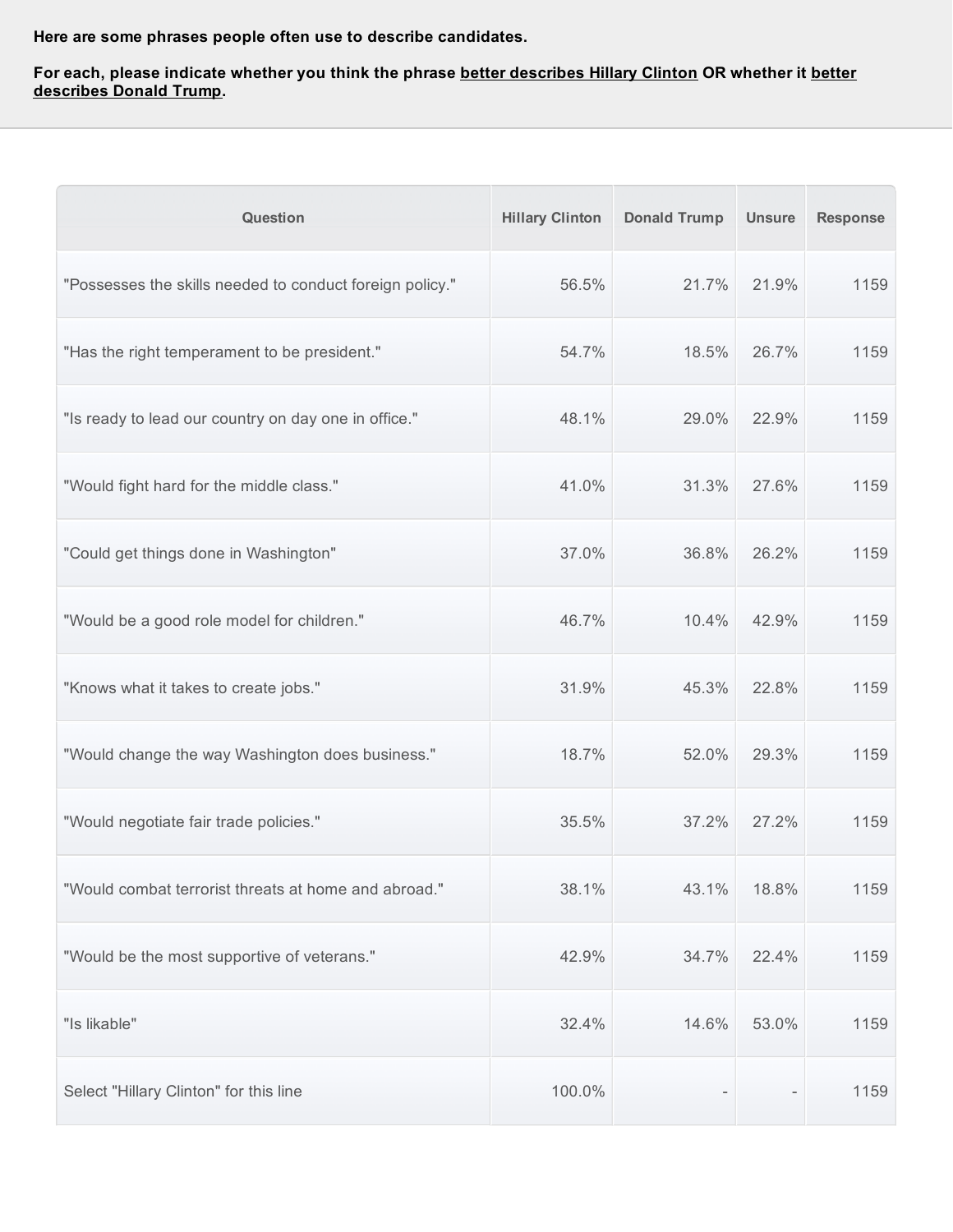The <u>second</u> of three presidential debates between Hillary Clinton and Donald Trump was held Sunday, October 9. **Did you happen to watch it?**

| Answer         | <b>Bar</b> | <b>Response</b> | $\%$   |
|----------------|------------|-----------------|--------|
| No             |            | 474.6           | 41.0%  |
| Yes            |            | 680.4           | 58.8%  |
| Can't remember |            | 2.2             | 0.2%   |
| Total          |            | 1157.2          | 100.0% |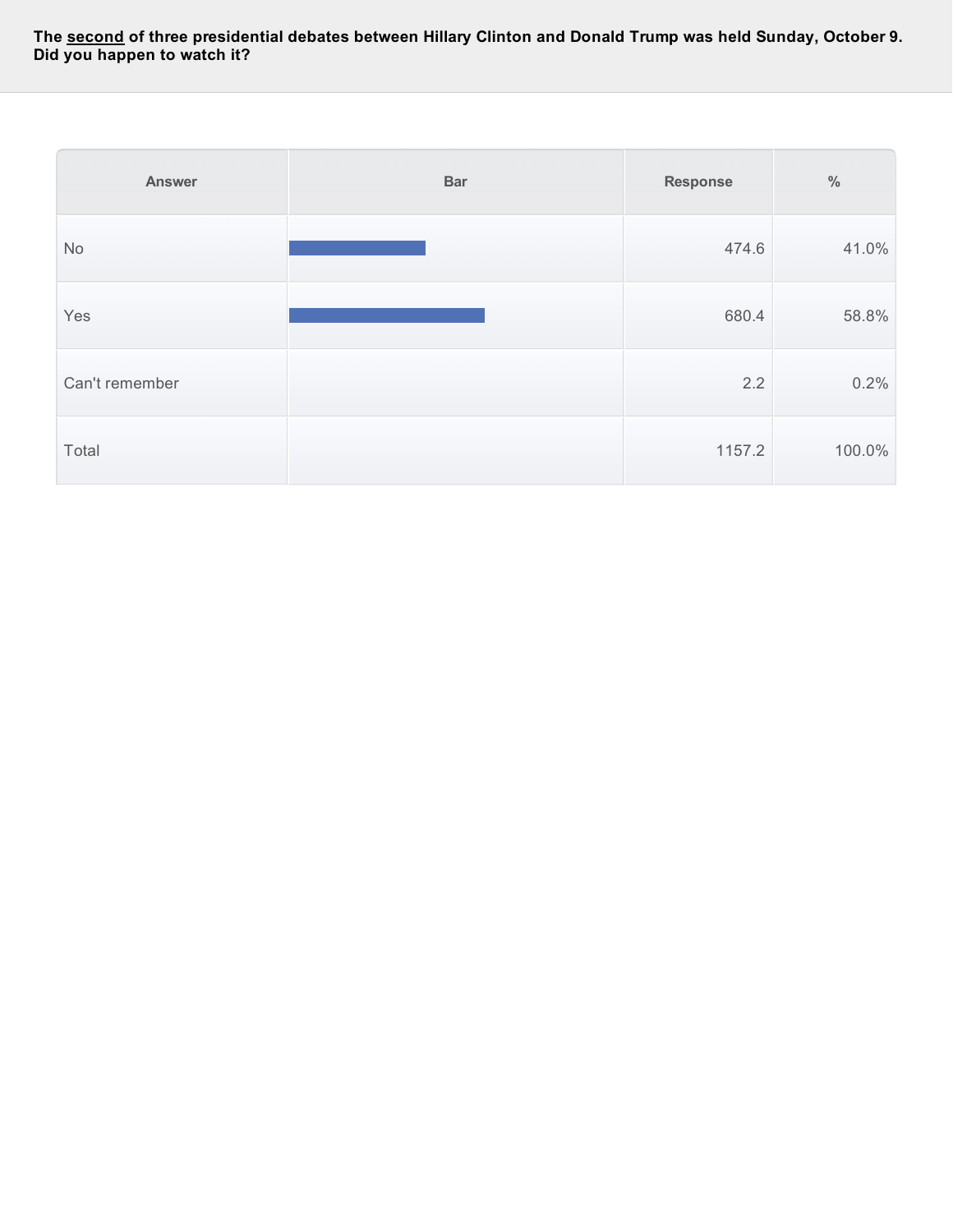**Please indicate whether you think the following characteristics and qualities better described Hillary Clinton's or Donald Trump's performance during the second presidential debate.**

| <b>Question</b>                           | <b>Clinton</b> | <b>Trump</b> | <b>Both equally</b> | <b>Unsure</b> | <b>Response</b> |
|-------------------------------------------|----------------|--------------|---------------------|---------------|-----------------|
| "Was more likable"                        | 49.3%          | 22.1%        | 10.4%               | 18.2%         | 682             |
| "Expressed his or her views more clearly" | 52.1%          | 27.1%        | 11.8%               | 9.0%          | 682             |
| "Seemed to be the stronger leader"        | 52.2%          | 31.5%        | 4.9%                | 11.4%         | 682             |
| "Spent more time attacking opponent"      | 16.6%          | 57.9%        | 22.0%               | 3.5%          | 682             |
| "Spent more time discussing policy"       | 54.2%          | 19.3%        | 10.2%               | 16.3%         | 682             |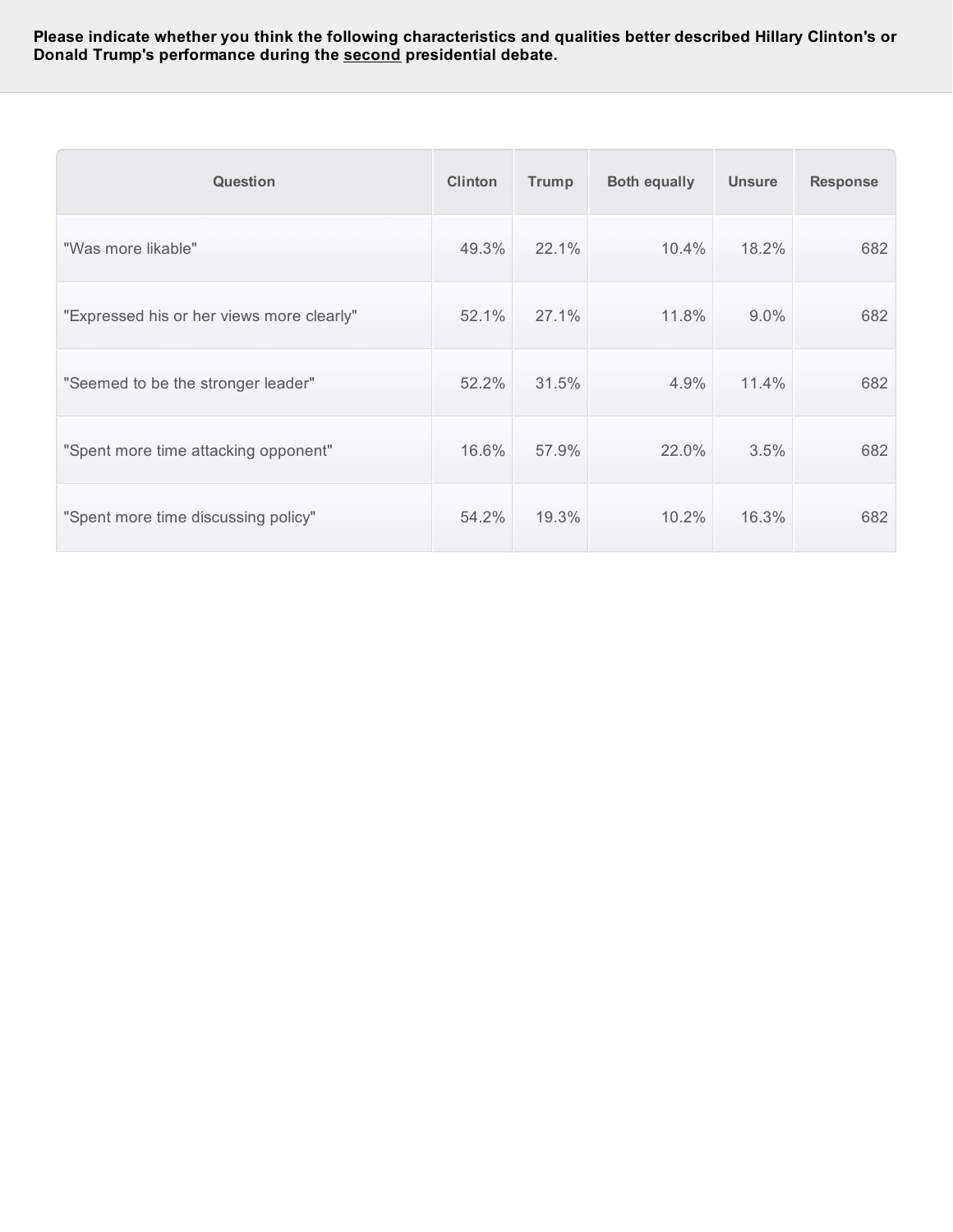## How has your opinion of the candidates been affected by the debate? Is your opinion of [see below] more **favorable, less favorable, or has it not changed much?**

| Question               | More favorable | Less favorable | Not changed much | <b>Unsure</b> | <b>Response</b> |
|------------------------|----------------|----------------|------------------|---------------|-----------------|
| <b>Hillary Clinton</b> | 30.4%          | 26.9%          | 39.8%            | 2.9%          | 682             |
| Donald Trump           | 21.0%          | 40.9%          | 35.6%            | 2.6%          | 682             |
| Gary Johnson           | 7.5%           | 5.1%           | 62.6%            | 24.8%         | 682             |
| Jill Stein             | 4.0%           | 4.6%           | 64.6%            | 26.8%         | 682             |

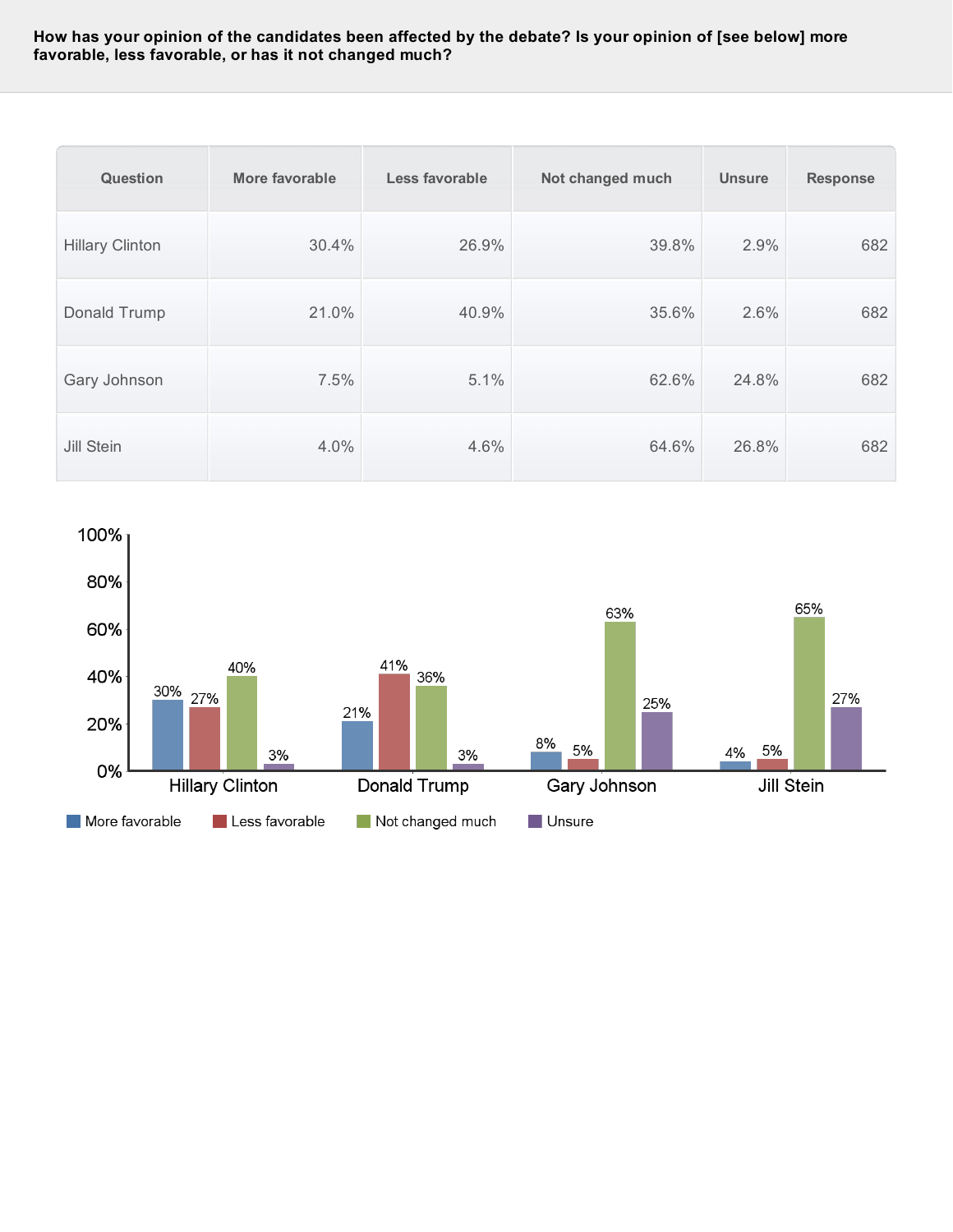

|                                    |             | Regardless of how you might vote, which candidate do<br>you think won the second debate? |                |                |                 |
|------------------------------------|-------------|------------------------------------------------------------------------------------------|----------------|----------------|-----------------|
|                                    |             | <b>Hillary Clinton</b>                                                                   | Donald Trump   | Tie            | Total           |
|                                    | Democrat    | 215<br>83.7%                                                                             | 18<br>$7.0\%$  | 24<br>9.3%     | 257<br>100.0%   |
| Generally speaking, do you usually | Republican  | 34<br>15.7%                                                                              | 132<br>60.8%   | 51<br>23.5%    | 217<br>100.0%   |
| think of yourself as a             | Independent | 85<br>47.8%                                                                              | 53<br>29.8%    | 40<br>22.5%    | 178<br>100.0%   |
|                                    | Other       | 7<br>53.8%                                                                               | 4<br>30.8%     | 2<br>15.4%     | 13<br>100.0%    |
|                                    | Total       | 341.0<br>51.3%                                                                           | 207.0<br>31.1% | 117.0<br>17.6% | 665.0<br>100.0% |
| Second, are you male or female?    | Male        | 142<br>47.0%                                                                             | 108<br>35.8%   | 52<br>17.2%    | 302<br>100.0%   |
|                                    | Female      | 199<br>54.8%                                                                             | 99<br>27.3%    | 65<br>17.9%    | 363<br>100.0%   |
|                                    | Total       | 341.0<br>51.3%                                                                           | 207.0<br>31.1% | 117.0<br>17.6% | 665.0<br>100.0% |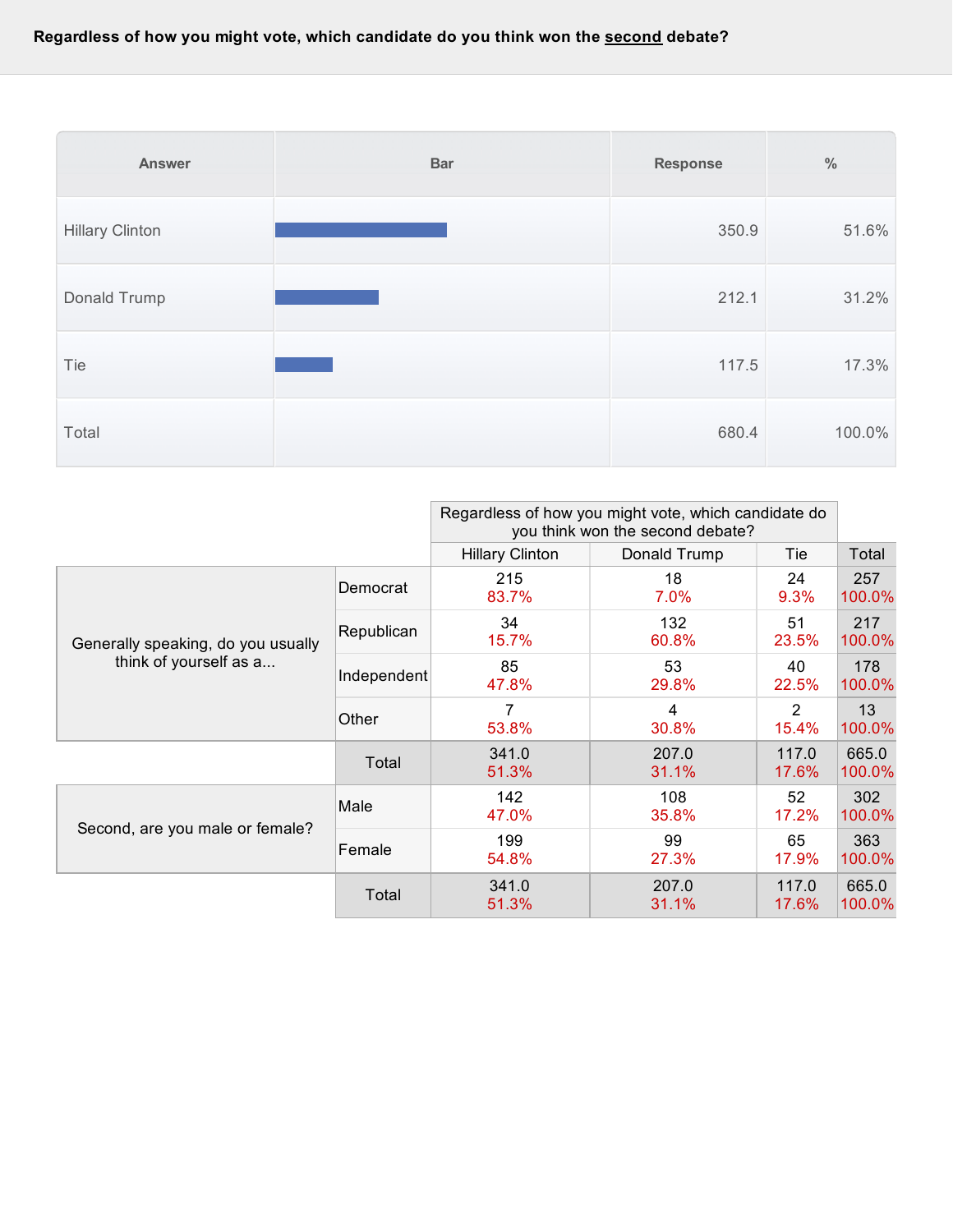| <b>Answer</b>                 | <b>Bar</b> | <b>Response</b> | $\frac{0}{0}$ |
|-------------------------------|------------|-----------------|---------------|
| Yes, it had an impact         |            | 139.2           | 20.5%         |
| No, it did not have an impact |            | 541.2           | 79.5%         |
| Total                         |            | 680.4           | 100.0%        |

|                                                              |             | Did the presidential debate have an impact on your<br>vote one way or another? |                                                       |                 |
|--------------------------------------------------------------|-------------|--------------------------------------------------------------------------------|-------------------------------------------------------|-----------------|
|                                                              |             |                                                                                | Yes, it had an impact   No, it did not have an impact | Total           |
| Generally speaking, do you usually think<br>of yourself as a | Democrat    | 49<br>18.7%                                                                    | 213<br>81.3%                                          | 262<br>100.0%   |
|                                                              | Republican  | 46<br>20.6%                                                                    | 177<br>79.4%                                          | 223<br>100.0%   |
|                                                              | Independent | 37<br>20.2%                                                                    | 146<br>79.8%                                          | 183<br>100.0%   |
|                                                              | Other       | 2<br>14.3%                                                                     | 12<br>85.7%                                           | 14<br>100.0%    |
|                                                              | Total       | 134.0<br>19.6%                                                                 | 548.0<br>80.4%                                        | 682.0<br>100.0% |
|                                                              |             | E7                                                                             | 200                                                   | 010             |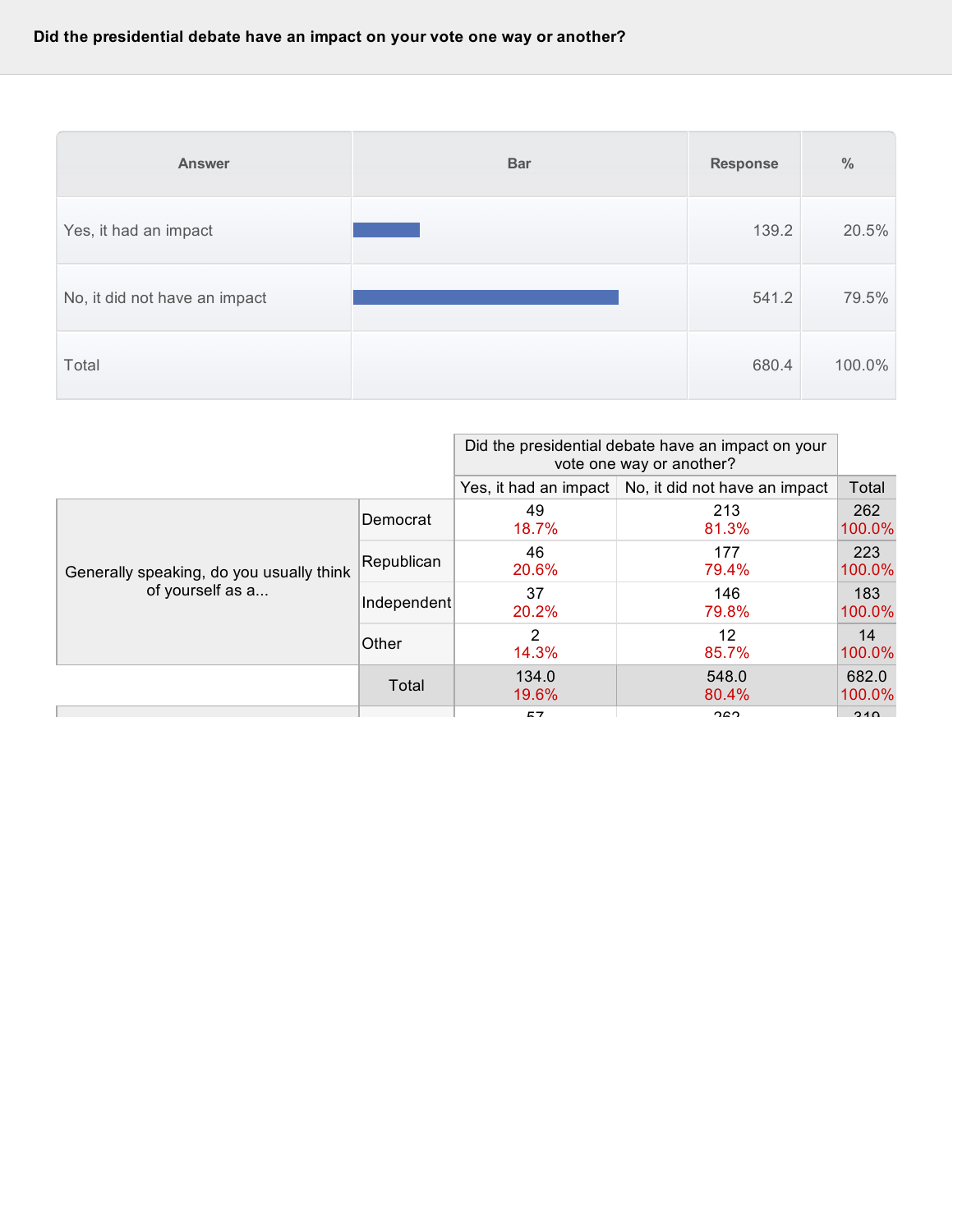#### **Text Entry**

Donald Trump still is playing reality television instead of role of President

Clarified my vote for Trump

Hilary Clinton continued on the path of lying.

Trump looks like an idiot

Absolutely know what an ass Trump is

solidified my support for TRUMP

they both suck

Trump has no plan, cannot control himself, is verbally threatening and abusive, lied about many things especially voting for war in Iraq several times, Hillary stayed calm, laid out some of her goals and actually answered the questions most of the time

It showed Trump's egotistical atitude, and showed that Clinton wants to discuss and deal with issues and policies.

It made me even more certain that Donald Trump should not be president!!!

**View More**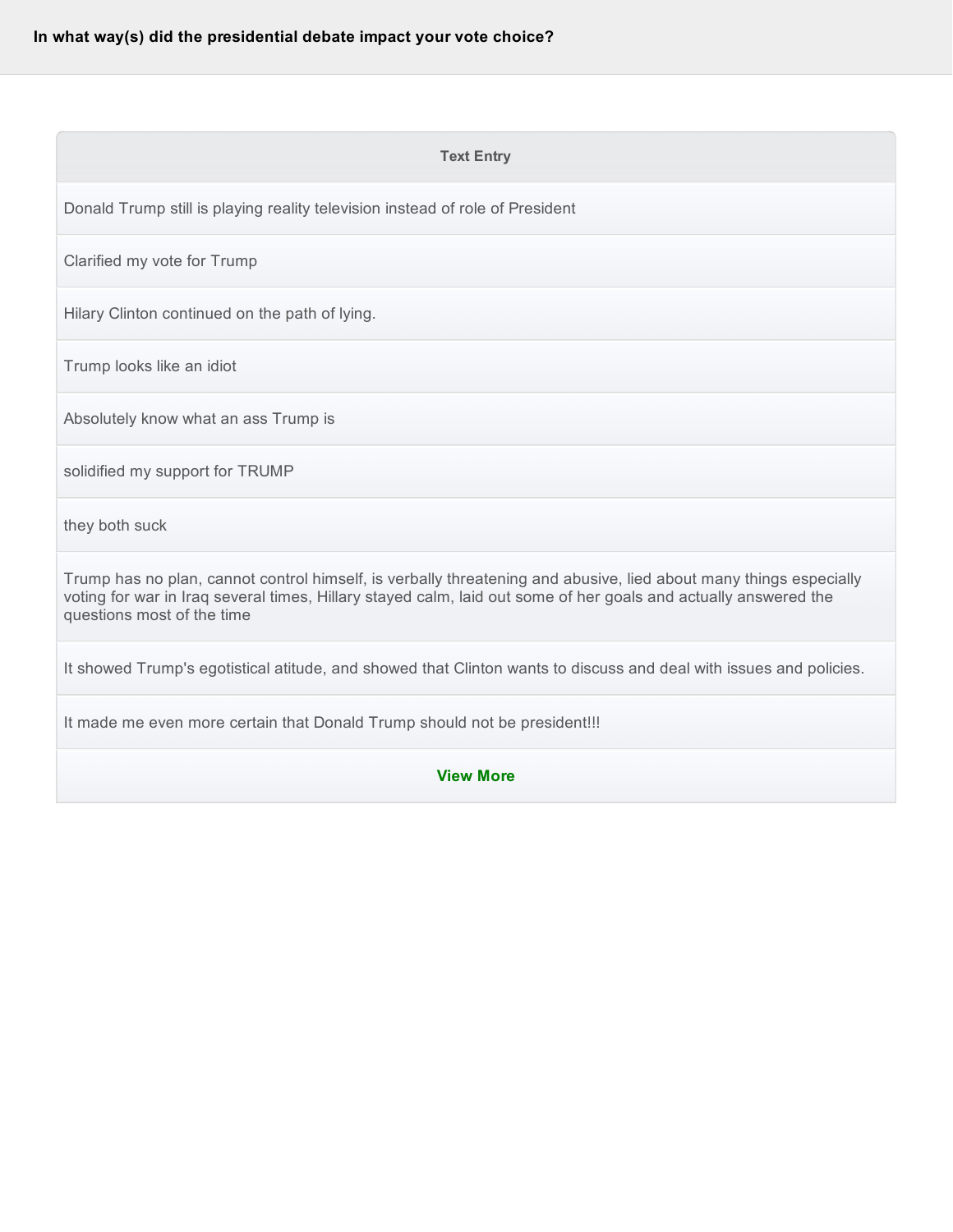**Generally speaking, do you usually think of yourself as a...**

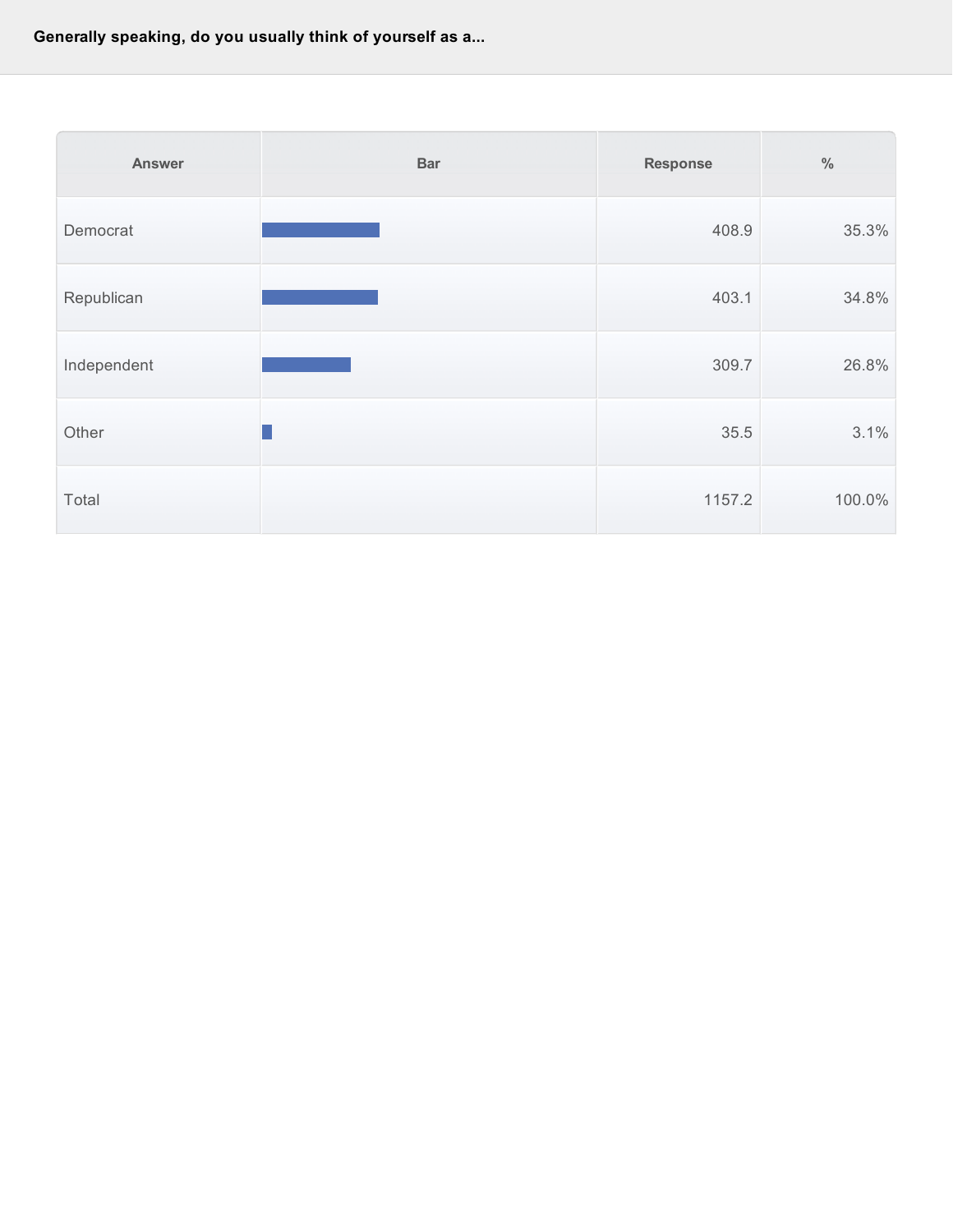We hear a lot of talk these days about liberals and conservatives. Here is a seven-point scale on which the political views that people might hold are arranged from extremely liberal to extremely conservative. Where would **you place yourself on this scale?**

| <b>Answer</b>         | <b>Bar</b> | <b>Response</b> | $\%$   |
|-----------------------|------------|-----------------|--------|
| Very liberal          |            | 81.1            | 7.0%   |
| Liberal               |            | 164             | 14.2%  |
| Slightly liberal      |            | 131.3           | 11.3%  |
| Moderate              |            | 359.6           | 31.1%  |
| Slightly conservative |            | 150             | 13.0%  |
| Conservative          |            | 201.2           | 17.4%  |
| Very conservative     |            | 70              | 6.0%   |
| Total                 |            | 1157.2          | 100.0% |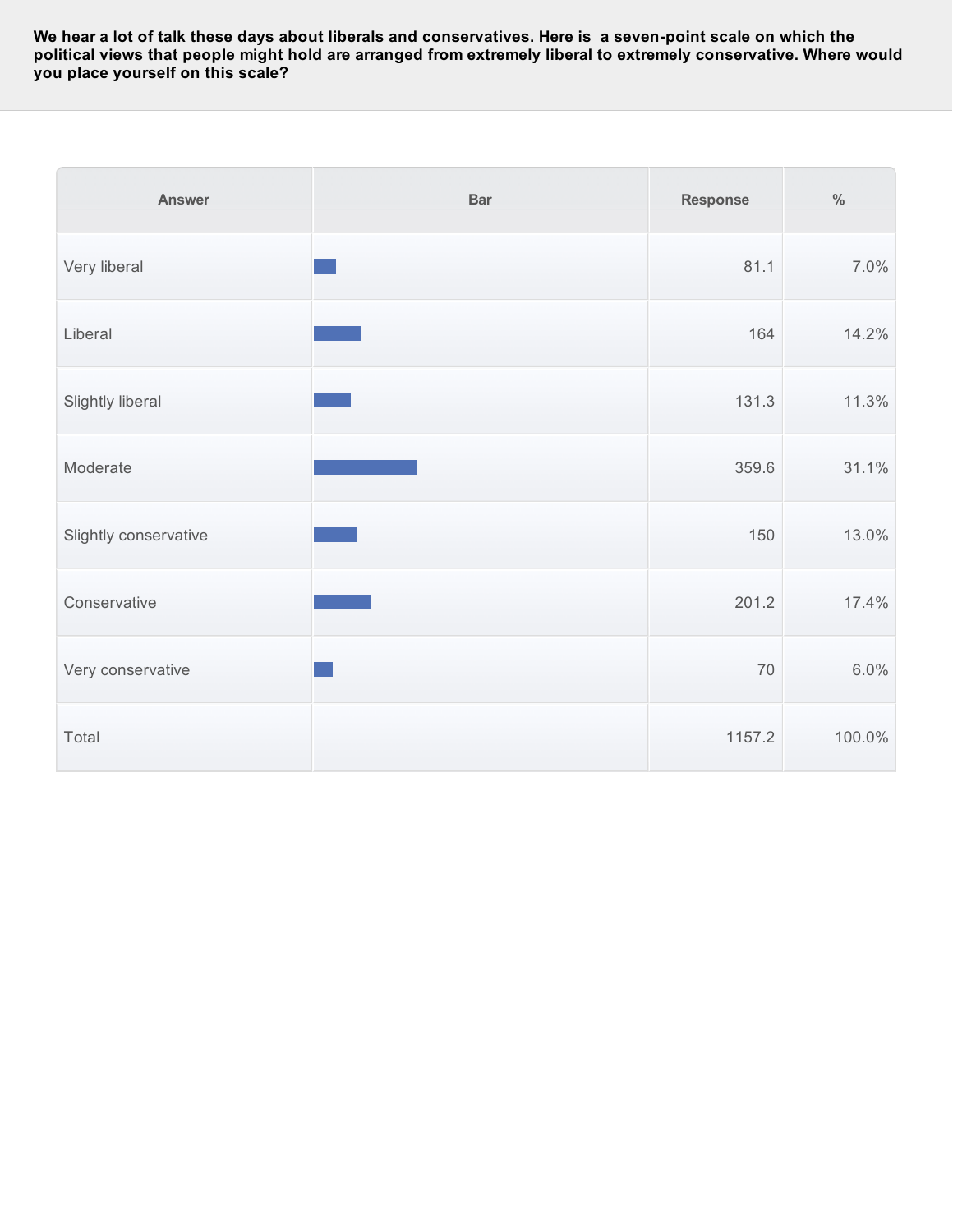**The final set of questions will help us better understand our results. These are for statistical purposes only.**

**What is the highest level of education you have completed?**

| <b>Answer</b>                                                           | <b>Bar</b> | <b>Response</b> | $\frac{0}{0}$ |
|-------------------------------------------------------------------------|------------|-----------------|---------------|
| Less than High School                                                   |            | 7.8             | 0.7%          |
| High School / GED                                                       |            | 156             | 13.5%         |
| Some College                                                            |            | 200.7           | 17.3%         |
| 2-year College Degree                                                   |            | 143.9           | 12.4%         |
| 4-year College Degree                                                   |            | 388.8           | 33.6%         |
| Masters, Doctoral, or Professional Degree<br>(MA, MS, MBA, PhD, JD, MD) |            | 260             | 22.5%         |
| Total                                                                   |            | 1157.2          | 100.0%        |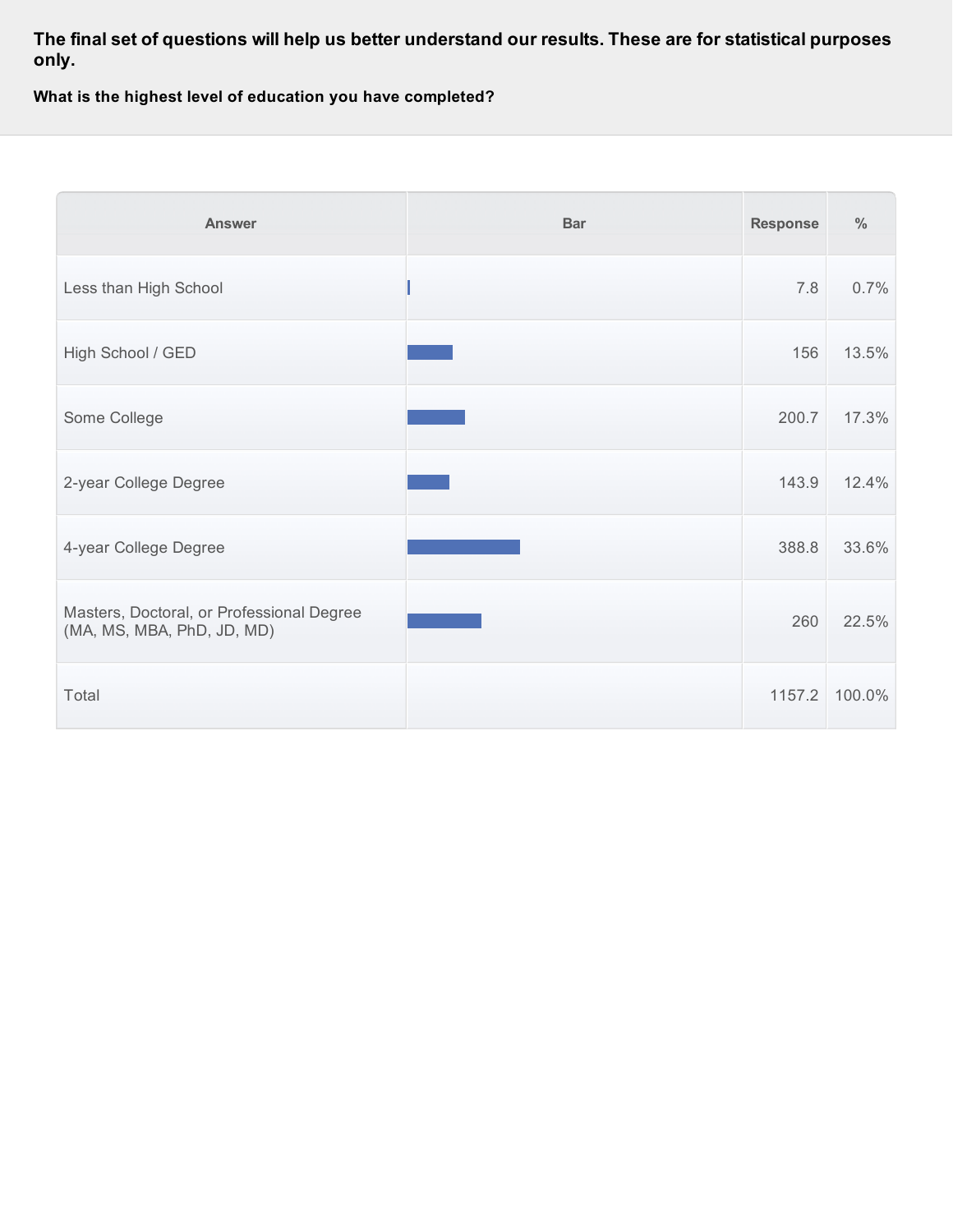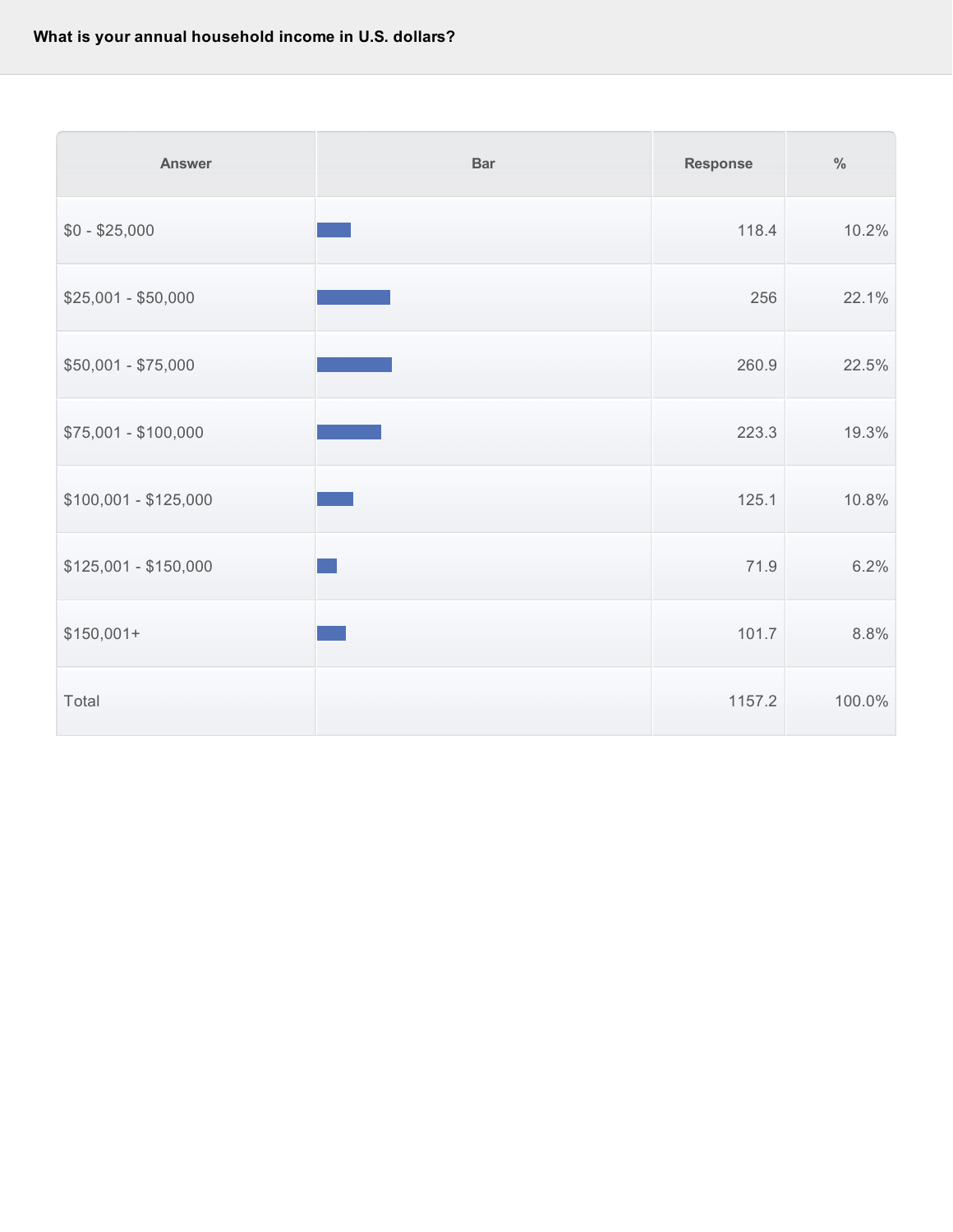| <b>Answer</b>                    | <b>Bar</b> | <b>Response</b>  | $\%$   |
|----------------------------------|------------|------------------|--------|
| White                            |            | 1050             | 91.3%  |
| <b>Black or African American</b> |            | 54.8             | 4.8%   |
| Hispanic or Latino               |            | $\boldsymbol{9}$ | 0.8%   |
| Asian or Asian American          |            | 19               | 1.7%   |
| Native American                  |            | 5.6              | 0.5%   |
| Other                            |            | 11.2             | 1.0%   |
| Total                            |            | 1149.6           | 100.0% |